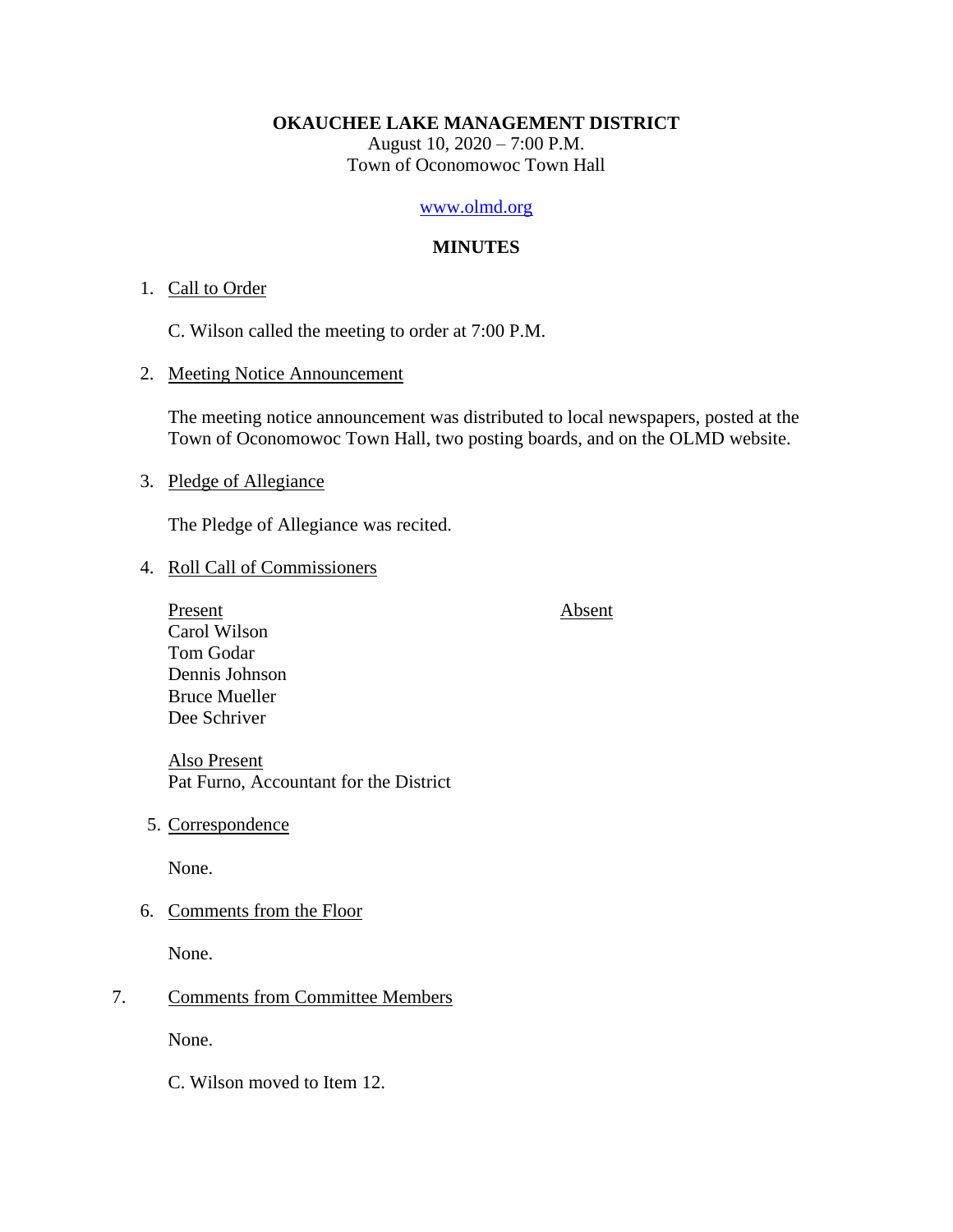Okauchee Lake Management District Meeting August 10, 2020 Page 2 of 6

## 8. Discuss & Act on Report of the Treasurer

The Treasurer reported the following:

| \$366,324.13 |
|--------------|
| \$220,356.04 |
| \$145,968.09 |
|              |

**D. Johnson moved to accept the Report of the Treasurer as presented. B. Mueller seconded the motion. There was no further discussion. All were in favor. Motion carried unanimously.**

### 9. Approve Checks & Vouchers

**B. Mueller moved to approve the bills to be paid for August 10, 2020. D. Schriver seconded the motion.** The amount indicated for the spraying operations relative to chemical weed treatment was questioned. P. Furno clarified the chemical application amount to be paid was included in the spraying operations amount and was not additional. **There was no further discussion. All were in favor. Motion carried.**

### 10. Approve Minutes of the Previous Meetings

**D. Johnson moved to approve the July 13, 2020 meeting minutes as presented. D. Schriver seconded the motion. There was no further discussion. All were in favor. Motion carried.**

**D. Schriver moved to approve the July 27, 2020 (Budget Workshop) meeting minutes as presented. T. Godar seconded the motion. There was no further discussion. All were in favor. Motion carried.**

### 11**.** Aquatic Plant Management Report

D. Johnson explained that at the last meeting notification had been provided to the Board that many parts of the weed cutter engines required replacement due to age and wear. The OLMD weed cutting engines were the longest running engines in Wisconsin at this time. The oldest one had been purchased sometime in the 1980's and the newer ones were purchased not long after that. Parts and repair were not going to be available much longer. For this reason, additional monies were needed in the budget to allow a purchase to take place in the next year. Discussion ensued regarding how best to proceed using a loan as a capital expenditure for the weed cutting engines. Grants could be pursued to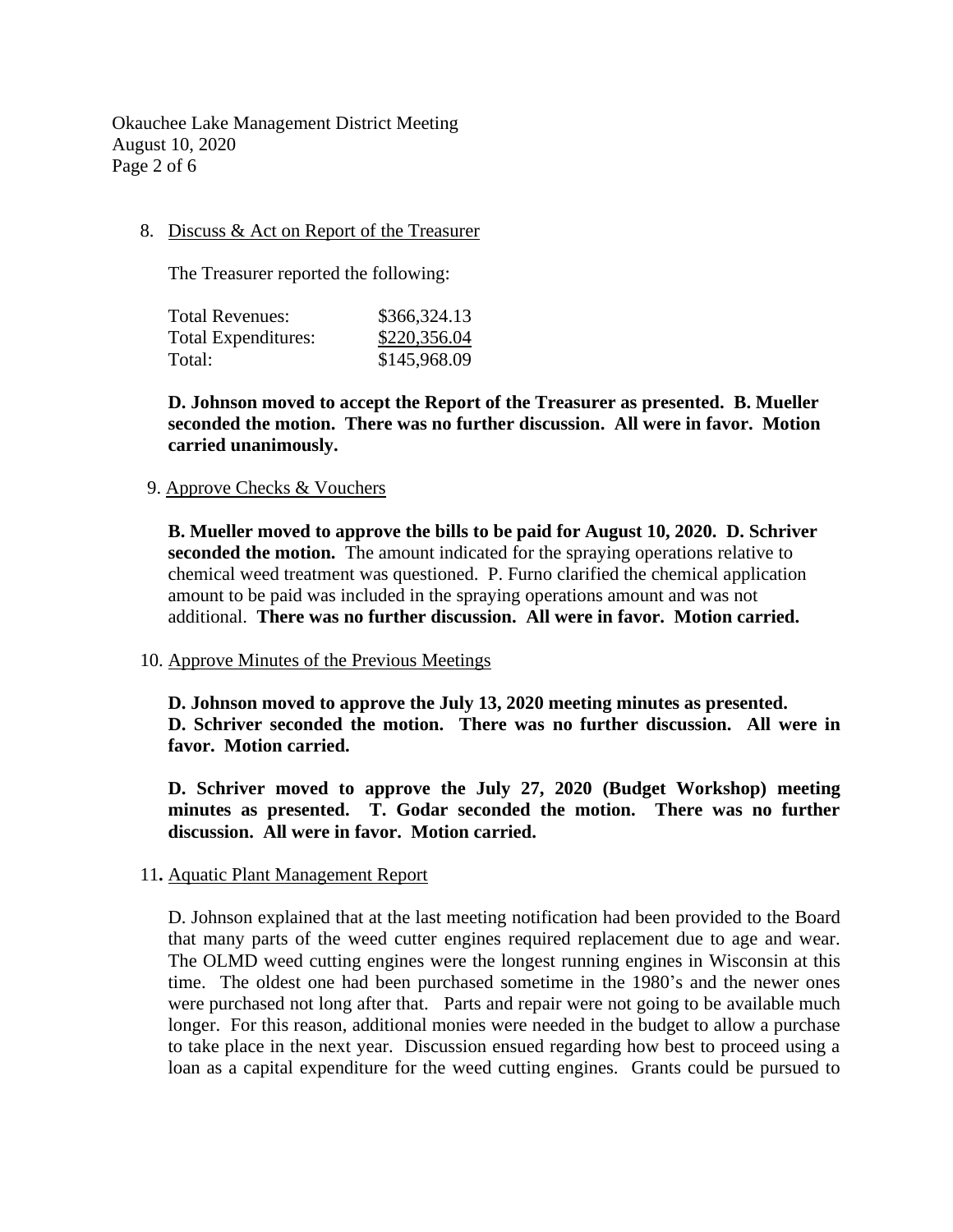Okauchee Lake Management District Meeting August 10, 2020 Page 3 of 6

> assist in financing the purchase. Additional information on this topic would be provided at the August 31, 2020 Annual Meeting.

> Overall lake weed cutting operations were going well. Additional farmers were needed to take lake weeds. Other than a few breakdowns in machinery, things had gone well with no significant damage incurred to any properties or equipment.

a. Update on Starry Stonewort

Chemical treatments had been applied to Starry Stonewort in Okauchee Lake since the last regular meeting. Divers would manually pull the remaining weeds that chemical treatment had left behind. A barge would be provided to allow divers to hand-pull the weeds, place them in sealed bags on the barge and then transport the bags to a lake weed dumpsite for disposal. D. Johnson and Marine Bio-Chem consultants would be on the lake this week to determine if treatments were needed in other areas of the lake.

## 12. Discuss & Act on OLMD Charges for Tax Key No. OCOT 0574.264

The OLMD had recently been made aware that a property had inaccurately been assessed for aquatic plant control charges in recent years. A repayment of two years assessment was allowed. Discussion ensued. Hans and Marijo Weissgerber were present. H. Weissgerber noted he had requested that weeds be cut near his marina and piers numerous times. D. Johnson explained the DNR only allowed weed cutting to take place in certain areas with cutting of non-native aquatic plant species preferred. D. Johnson would work with H. Weissgerber in the upcoming week to determine the origin of lake weed species and whether cutting could take place in the locations noted.

# **T. Godar move to repay the owners of Tax Key No. OCOT 0574.264 for the last two years of payments made to the OLMD. D. Schriver seconded the motion. There was no further discussion. All were in favor. Motion carried.**

C. Wilson returned to Item 8 and the remainder of the agenda.

# 13. Discuss & Act on Transfer of Funds from Category 790.5 to Meet Certain Environmental & Related Charges Incurred in this Budget Year

A Point Intercept Survey had been completed as part of the required Aquatic Plant Management Plan. The survey invoice had been paid. The approximate cost of the survey work was \$16,900. A transfer of funds from Category 790.5 was needed at this time for the incurred charges.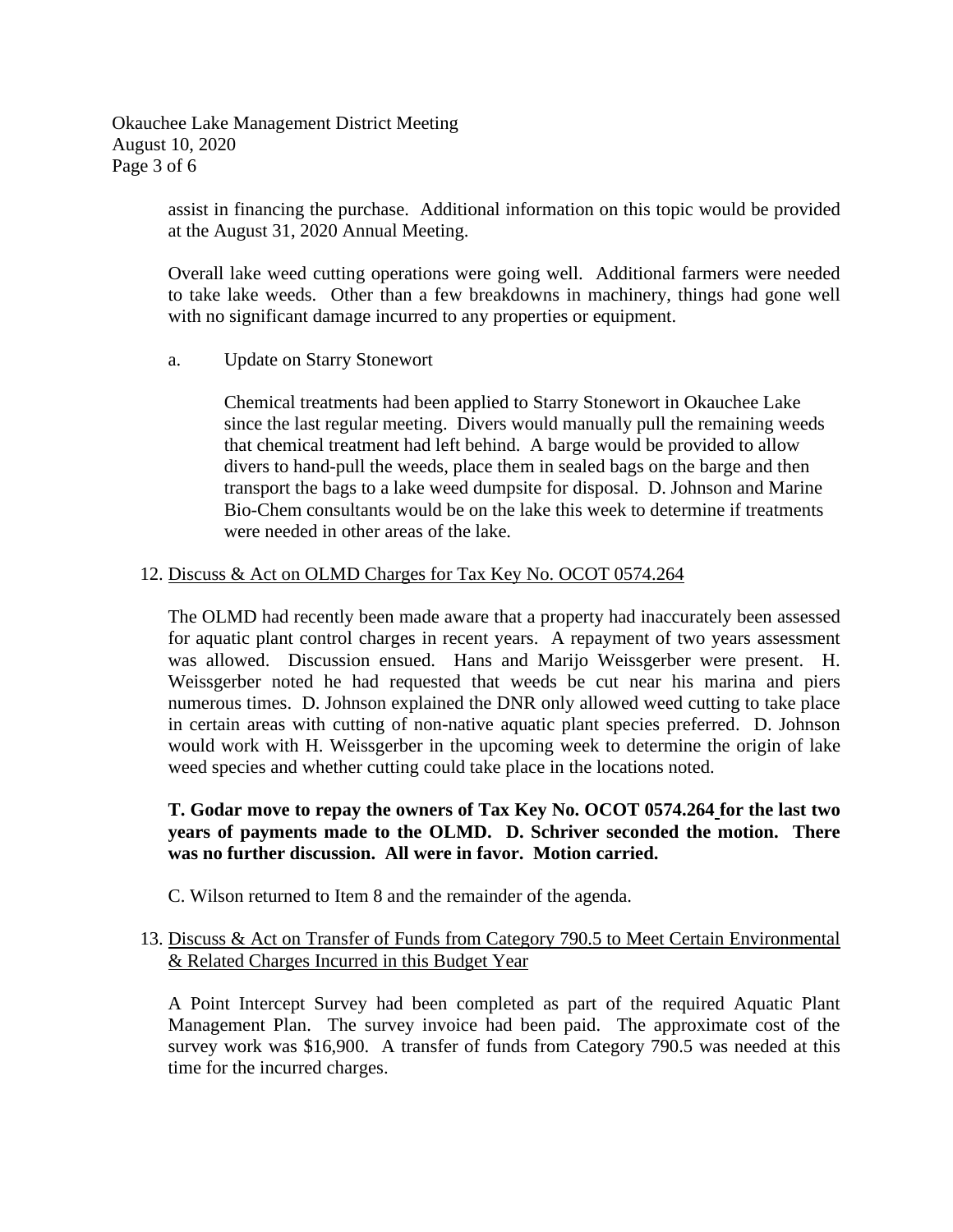Okauchee Lake Management District Meeting August 10, 2020 Page 4 of 6

> **D. Schriver moved to transfer funds in the approximate amount of \$16,900 from Category 790.5 to meet certain environmental and related charges incurred in this budget year. D. Johnson seconded the motion. There was no further discussion. All were in favor. Motion carried.**

## 14. Discuss & Act on Holding the Annual Meeting at Lord of Life Church

The Annual Meeting was anticipated to have more people in attendance than the Town Hall could accommodate in a socially distanced manner. For that reason, consideration was needed regarding holding the August 31, 2020 Annual Meeting at the Lord of Life Lutheran Church beginning at 7:00 P.M.

# **T. Godar moved to hold the 2020 Annual Meeting at Lord of Life Church. D. Schriver seconded the motion. There was no further discussion. All were in favor. Motion carried.**

## 15. Discuss & Act on 2020 Annual Meeting & Budget Hearing Notice

Information noting the reason the Goose Round-Up had not taken place this year as well as changes to the annual Muskrat Control Program would be provided on one side of the Annual Meeting & Budget Hearing Notice.

# **T. Godar moved to approve the 2020 Annual Meeting & Budget Hearing Notice as presented. B. Mueller seconded the motion. There was no further discussion. All were in favor. Motion carried.**

### 16. Discuss Website Items

Updated information about Starry Stonewort treatments and maps of treatment areas had been added to the website along with updates to the lake level information, monthly Waukesha County Aquatic Invasive Species newsletter, weekly weed cutting & a "Help Wanted" Ad for fall weed cutting and pier clean-up had been added to the website since the last regular meeting.

### 17. Future Agenda Items

Any future agenda items should be directed to C. Wilson in advance of the next regular meeting anticipated in October 2020.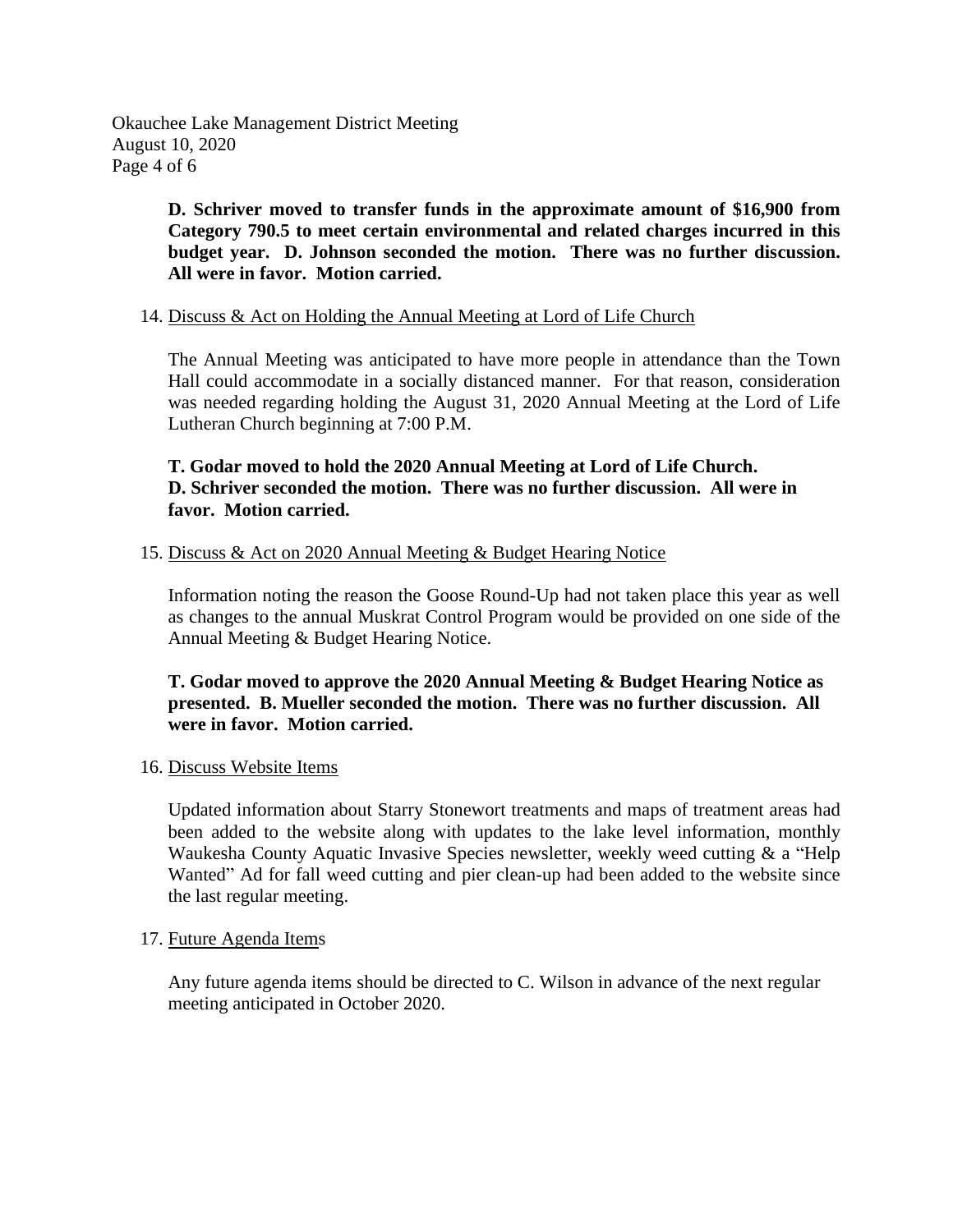Okauchee Lake Management District Meeting August 10, 2020 Page 5 of 6

### 18. Set Future Meeting Dates

The Annual Meeting was scheduled for Monday, August 31, 2020 at 7:00 P.M. at Lord of Life Lutheran Church.

H. Weissgerber noted concerns from neighbors about sedimentation in the lake. The lake seemed to be filling up with leaves and silt in certain areas making areas of the lake barely navigable. He has spoken to DNR Lake Specialist Heidi Bunk about this concern. The DNR had no issues with dredging permits and he wondered whether this was an option for OLMD residents to consider. C. Wilson explained that historically residents of Martinique Bay and Icehouse Bay had participated in dredging activities with the DNR. The OLMD had supported a portion of the expense and a grant from the DNR had provided additional funding. The remainder of the dredging costs were borne by the individuals that benefited from the dredging. The dredging costs were placed on the dredged individual tax rolls for a period of ten years. Historical data was available regarding lake depths in certain areas as well. Long ago, arsenic had been used to treat the lake in Icehouse Bay and that bay could not be dredged because of that activity.

19. Motion to enter Closed Session pursuant to §19.85(1)(c): "Considering employment, promotion, compensation or performance evaluation data of any public employee over which the governmental body has jurisdiction or exercises responsibility." (Performance review and compensation for OLMD employees)

**T. Godar moved to enter Closed Session pursuant to §19.85(1)(c): "Considering employment, promotion, compensation or performance evaluation data of any public employee over which the governmental body has jurisdiction or exercises responsibility." (Performance review and compensation for OLMD employees) at 7:30 P.M. D. Johnson seconded the motion. There was no further discussion. A Roll Call vote was taken: Carol Wilson, aye; Dennis Johnson, aye; Bruce Mueller, aye; Dee Schriver, aye; Tom Godar, aye. Motion carried.**

20. Reconvene into Open Session

**T. Godar oved to reconvene into Open Session at 8:18 P.M. B. Mueller seconded the motion. There was no further discussion. A Roll Call vote was taken: Carol Wilson, aye; Dennis Johnson, aye; Bruce Mueller, aye; Dee Schriver, aye; Tom Godar, aye. Motion carried.**

21. Discuss & Act on Closed Session Item

No action was taken.